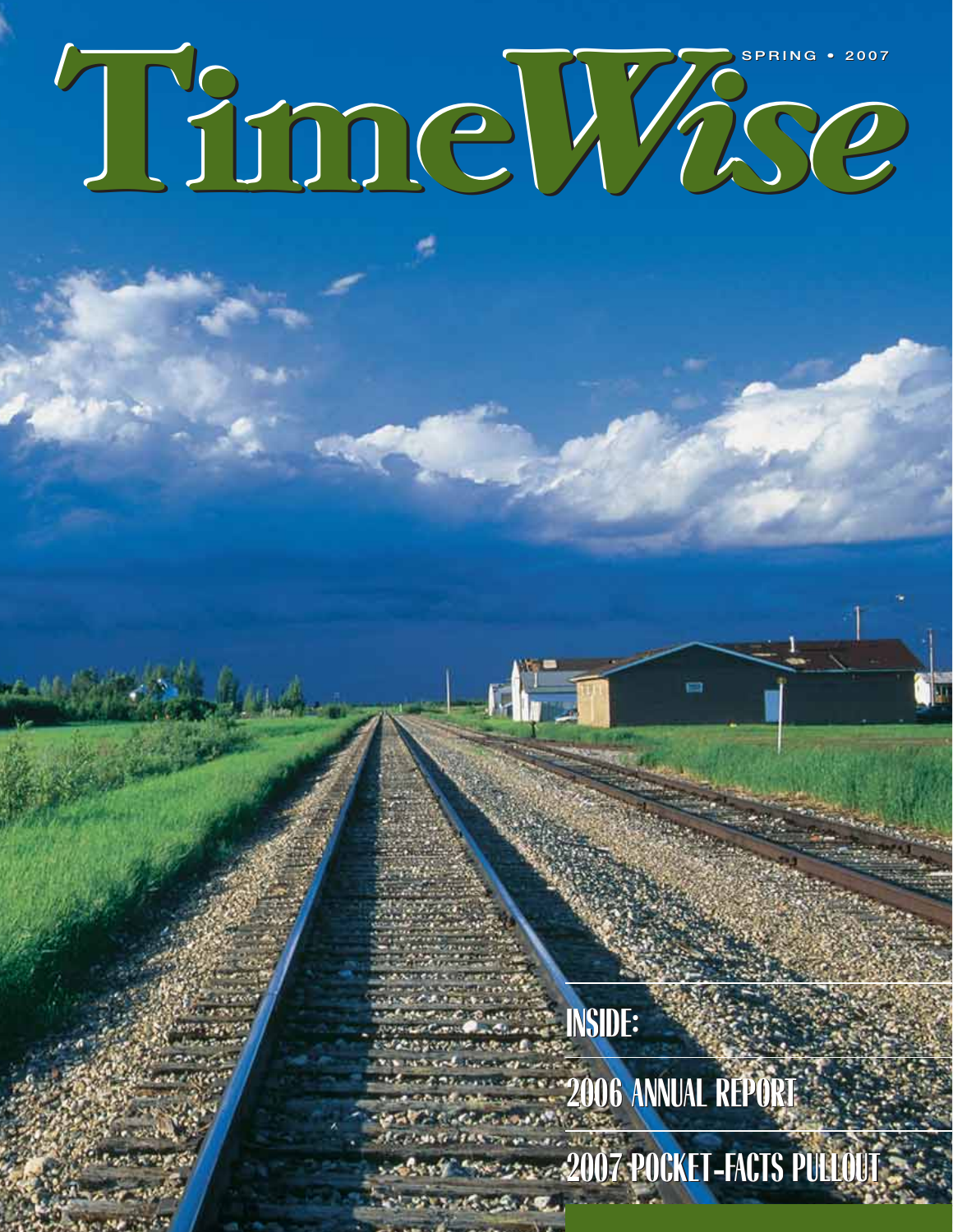# **CONTENTS**

### **PROFILE**

Muriel Baribeau: "I work really **8** hard to make sure they have the information they need to make a good decision."

### **SPECIAL FEATURES**

Election of Employee Delegates **2**

Personal Rates of Return are Personal **6**

Board of Directors President – Peter Zakreski Vice-President – Wayne King Directors – Earl Hanson Rick Noonan Doug Wiebe Audri Wilkinson

#### **Staff**

General Manager – Bill Turnbull Investment Manager – Eldon Braun Accounting/Investment Officer – Joel Sawatsky Member Services Manager – David Kapeluck Information Officer – Muriel Baribeau Systems Administrator– Vaun John Programmer – Rob Peddle Office Administrator – Fiona May Office Administrator – Rhonda Ens Office Administrator (Part-time) – Joanne Monk



### **FEATURES**

**1** Budget Update

**4** News Briefs

**5** 2007 Annual Meeting Update

**10** Staff Changes

**REGULAR COLUMNS**

**11** In Remembrance

**12** New Pensions

TimeWise is published at least twice a year by the Co-operative Superannuation Society Pension Plan (registration no. 0345868), Box 1850, Saskatoon, Saskatchewan S7K 3S2. Phone (306) 244-1539.

TimeWise is the official publication of the Co-operative Superannuation Society Pension Plan and is provided free to all active contributing members of the Pension Plan through the Pension Plan's member organizations and to all retired members of the Pension Plan.

Opinion and comment expressed in TimeWise does not necessarily reflect the official policy of the CSS Pension Plan. This issue of TimeWise is printed on RESOLVE COATED GLOSS which contains 50% recycled fibre of which a minimum of 15% is post-consumer waste.





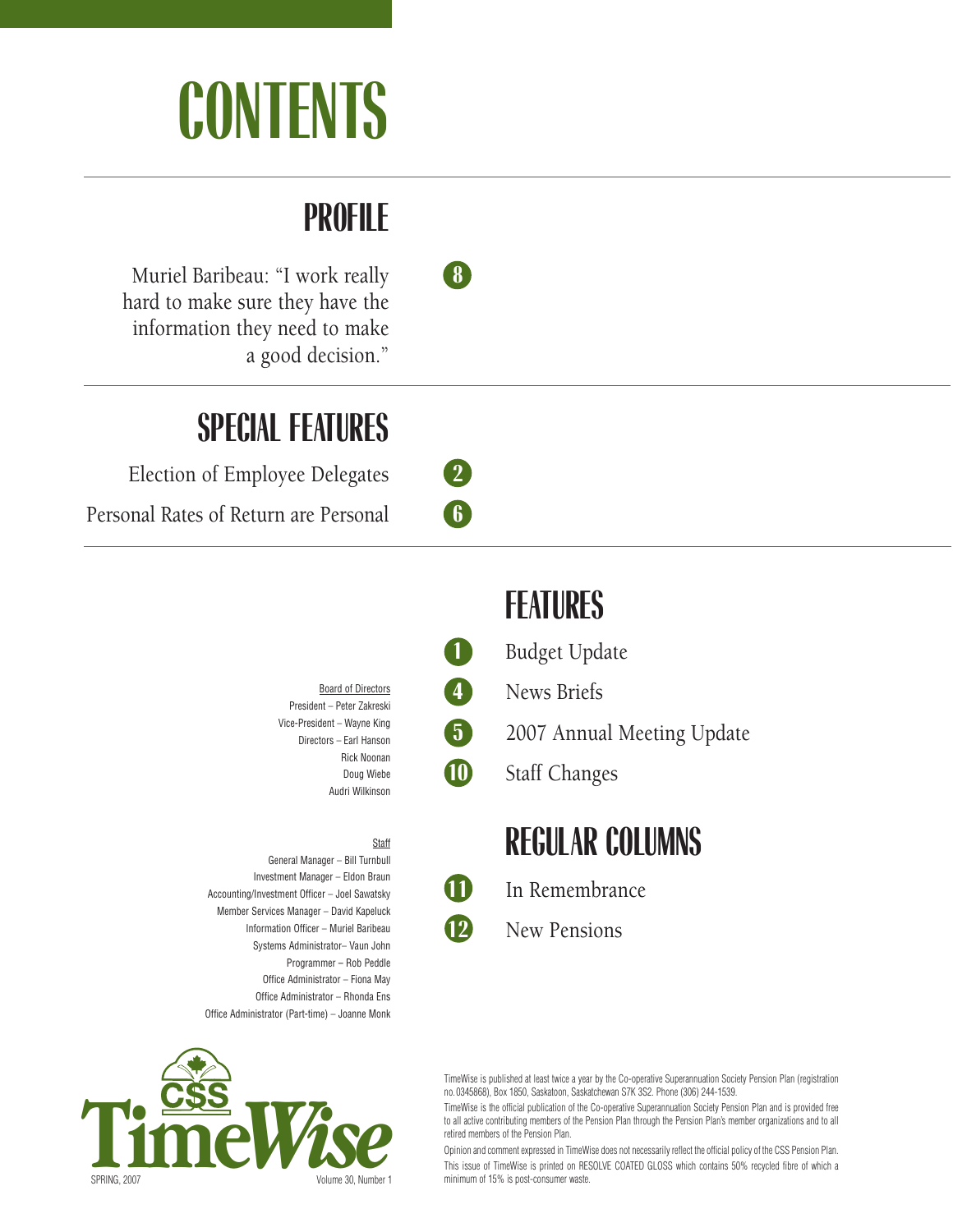# **BUDGET UPDATE**

**O** n March 19, 2007, Federal Finance Minister Jim Flaherty tabled his government's budget,

The budget proposes two specific tax saving measures for seniors and pensioners.

### **Age Credit Amount**

The first measure proposes to increase the Age amount by \$1,000 to \$5,066 for those aged 65 or older when calculating their personal tax credits for the 2006 tax year. In other words this increase to the Age amount is retroactive to January 1, 2006. This provision is designed to benefit low and middle income seniors. Seniors with net incomes below \$30,270 would be entitled to claim the full Age amount; those with net incomes between \$30,270 and \$64,043 would be eligible to claim a portion of the Age amount; and those with net incomes exceeding \$64,043 would not be entitled to any of the Age amount.

### **Pension Income Splitting**

The second proposed tax saving measure is Pension Income Splitting. An individual receiving eligible pension income for 2007 and subsequent tax years will be able to allocate up to onehalf of their eligible pension income to their spouse or common-law partner. This allocation is made one year at a time, and both parties must agree to the allocation on their income tax returns. Income eligible for pension income splitting will be:

• income from a Registered Pension Plan (RPP) paid in the form of a pension **regardless of the recipient's age** (monthly pension payments and Variable Benefit payments from the CSS Pension Plan would qualify);

• income from a Registered Retirement Savings Plan (RRSP) annuity, Registered Retirement Income Fund (RRIF), a Life Income Fund (LIF), a Prescribed RRIF, or a Deferred Profit Sharing Plan (DPSP) annuity, **only if the recipient is 65 or older**.

Other items of interest for CSS Pension Plan members are the proposed increase to the age limit for RRSP and RPPs, as well as the proposed introduction of phased retirement.

### **Age Limit for RRSPs and RPPs**

The Budget proposes to increase the age at which RRSP funds and RPP funds must be converted into income from age 69 to 71.

This means that for 2007 and subsequent years people with money in RRSPs can leave their funds intact and contribute to their RRSPs until the end of the year they reach age 71. However, before the end of the year someone turns age 71, they will have to "cashin" their RRSPs, convert them to a Registered Retirement Income Fund (RRIF)1 or use the RRSPs to purchase an annuity.

For those who are members of an RPP (i.e., such as the CSS pension Plan), they can continue to accrue benefits/contribute to the RPP, and do not have to convert their benefits/funds into a retirement income until the end of year they reach age 71.

### **Phased Retirement**

The *Income Tax Regulations* currently do not allow members of RPPs to receive a pension and contribute to that plan at the same time. As a result, employees are not allowed to reduce

their work hours and draw a "partial pension", for example. Currently, employees must terminate their employment before they can start their pensions.

The Budget proposes to amend the *Income Tax Regulations* to allow employees to draw a partial pension without having to terminate their employment. This will provide more flexibility for employees who want to semi-retire, and for employers that want to retain their older and more experienced employees.

The Rules of the CSS Pension Plan will need to be amended to allow for phased retirement. Also, the pension legislation of some provinces may need to be amended to accommodate phased retirement.

Please note that at the time of printing the above measures are not yet in effect. They will become effective after the Budget is passed, which is expected to occur later this year.

<sup>1</sup> For those who turned 69 in 2006 and converted their RRSPs into RRIFs, they will not be required to withdraw the specified minimum payment in 2007 and 2008.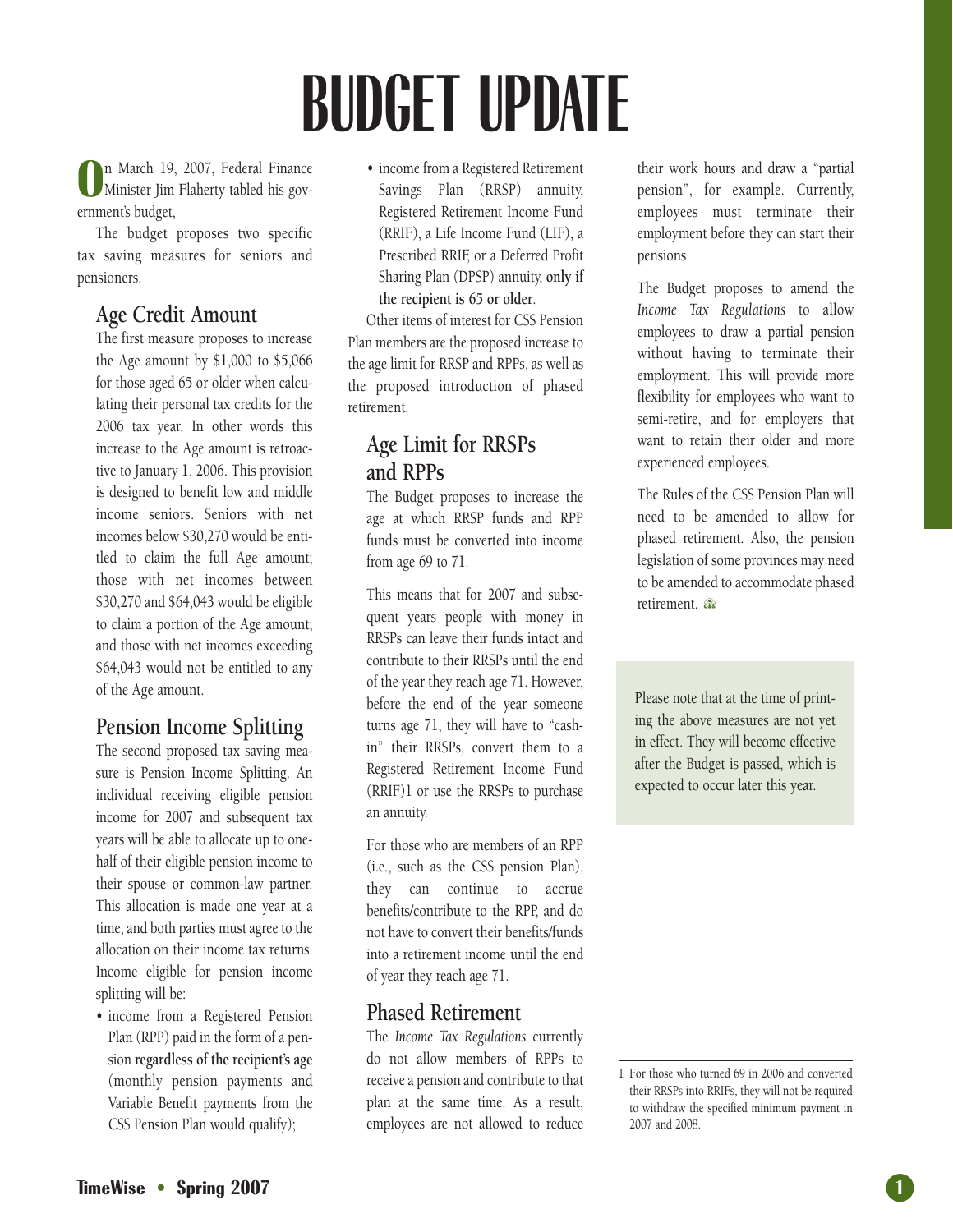# **ELECTION OF EMPLOYEE DELEGATES**

The Co-operative Superannus<br>
Annual Meeting was held<br>
Saskatoon.<br>
The election of employee of The Co-operative Superannuation Society's<br>Annual Meeting was held on March 30,<br>2007 at the Sheraton Cavalier Hotel in he Co-operative Superannuation Society's Annual Meeting was held on March 30, Saskatoon.

The Co-operative Superannuation Schematical Annual Meeting was held on Mar<br>2007 at the Sheraton Cavalier Ho<br>Saskatoon.<br>The election of employee delegates<br>2007 Annual Meeting only involve<br>Saskatchewan region this year. A re The election of employee delegates to the 2007 Annual Meeting only involved the Saskatchewan region this year. A record eighteen candidates were nominated for the seven delegate positions in the Saskatchewan region. The successful candidates elected for a two-year term are: Mike Gartner, Federated Co-operatives Limited, Saskatoon; Earl R. Hanson, Innovation Credit Union, Swift Current; Ronald A. Inkster, Innovation Credit Union, North Battleford; Linda Jijian, Credit Union Central of Saskatchewan, Regina; Celeste Labrecque, TCU Financial Group, Saskatoon; Pieter McNair, Kelvington Credit Union, Kelvington; and Charlene Rehn, FirstSask Credit Union, Saskatoon.

> Last year employee delegates were elected for a two-year term from the Alberta/British Columbia/Northern Canada region, and the Manitoba/Eastern Canada region. A delegate to represent the pensioners was elected by acclamation for a two-year term last year.

> The employee delegates from the Alberta/British Columbia/Northern Canada region are: Jeff Ambrose, Eastalta Co-op, Vermilion AB; Wilfred Harms, Calgary Cooperative, Calgary AB; Ritchard Noonan, Calgary Co-operative, Calgary AB; and Gerry St. Pierre, Barrhead Co-operative, Barrhead, AB.

> The employee delegates from the Manitoba/Eastern Canada region are: Travis Dreger, Twin Valley Co-op, Birtle MB; Audri Wilkinson, Concentra Financial, Winnipeg MB; and Judy Yeo, Federated Co-operatives Limited, Winnipeg MB.

> Ben Plemel, of St. Gregor SK, is the pensioner delegate.

The above fifteen employee delegates, along with the fifteen employer delegates, represented employee and employer members at this year's annual meeting in Saskatoon.

The fifteen employer delegates are appointed by the following employer organizations: Credit Union Central Alberta (one delegate), Credit Union Central of Manitoba (one delegate), Credit Union Central of Saskatchewan (three delegates), Concentra Financial (one delegate), and Federated Cooperatives Limited (nine delegates). The following employer delegates were appointed by the above organizations as follows:

- Credit Union Central Alberta: Christine Grayhurst, Calgary;
- Credit Union Central of Manitoba: Brian Peto, Winnipeg;
- Credit Union Central of Saskatchewan: Harvey Granatier, Regina; Cheryl Loadman, Saskatoon; and Garth Melle, Regina;
- Concentra Financial: Wayne King, Saskatoon;
- Federated Co-operatives Limited (FCL): Beryl Bauer, FCL Director; Ed Dufault, FCL Director; Richard Lemoing, FCL Director; Marilyn McKee, FCL Director; Glennis Scharf, FCL Saskatoon; Art Postle, FCL Saskatoon; Kate West, FCL Saskatoon; Doug Wiebe, FCL Regina; and Peter Zakreski, FCL Saskatoon.

The CSS Pension Plan extends its appreciation and thanks to all of this year's candidates for their interest in the Pension Plan's democratic process.



**Jeff Ambrose** General Manager *Eastalta Co-op Ltd., Vermilion AB* (Alberta/BC/Northern Canada Region)



**Travis Dreger** General Manager *Twin Valley Co-op Ltd., Birtle MB* (Manitoba/Eastern Canada Region)



**Mike Gartner** Retail Facilities Manager *Federated Co-operatives Limited, Saskatoon SK* (Saskatchewan Region)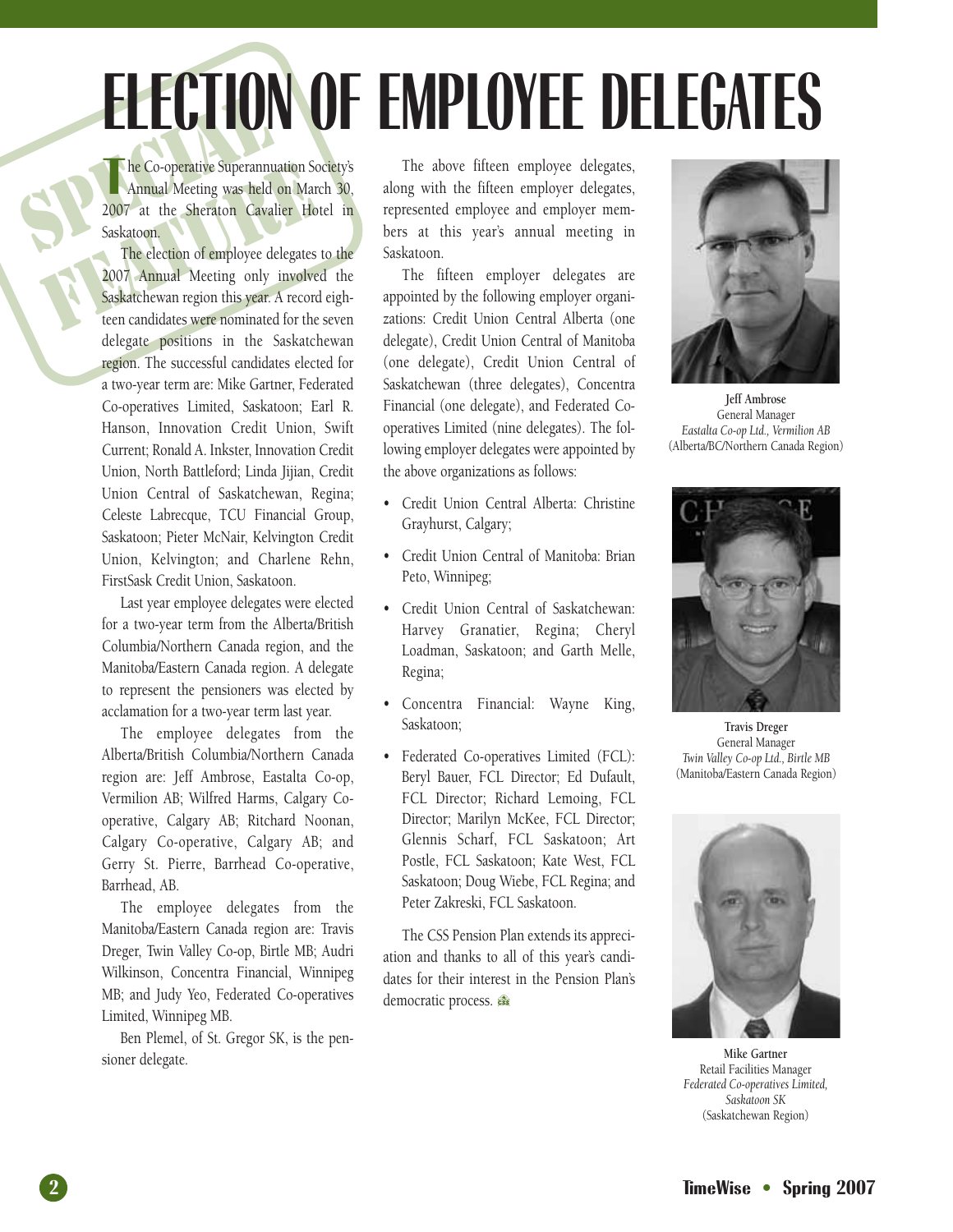

**Earl Hanson** AVP Relationship Banking *Innovation Credit Union, Swift Current SK* (Saskatchewan Region)



**Wilfred Harms** Vice-President Marketing & Operations *Calgary Co-operative Association, Calgary AB* (Alberta/BC/Northern Canada Region)



**Ronald Inkster** Executive VP Strategic Solutions *Innovation Credit Union, North Battleford SK* (Saskatchewan Region)



**Linda Jijian** Business Solutions *Credit Union Central of Saskatchewan, Regina SK* (Saskatchewan Region)



**Celeste Labrecque** Operations Manager *TCU Financial Group, Saskatoon SK* (Saskatchewan Region)



**Pieter McNair** General Manager *Kelvington Credit Union, Kelvington SK* (Saskatchewan Region)



**Ritchard Noonan** Vice President, Human Resources *Calgary Co-operative Association, Calgary AB* (Alberta/BC/Northern Canada Region)



**Charlene Rehn** Financial Planner *FirstSask Credit Union, Saskatoon SK* (Saskatchewan Region)



**Gerry St. Pierre** General Manager *Barrhead Co-operative Association, Barrhead AB* (Alberta/BC/Northern Canada Region)



**Audri Wilkinson** Corporate Relationships Manager *Concentra Financial, Winnipeg MB* (Manitoba/Eastern Canada Region)



**Judy Yeo** Finance and Control Manager *Federated Co-operatives Ltd., Winnipeg MB* (Manitoba/Eastern Canada Region)



**Ben Plemel** Retiree *St. Gregor SK* (Pensioner Delegate)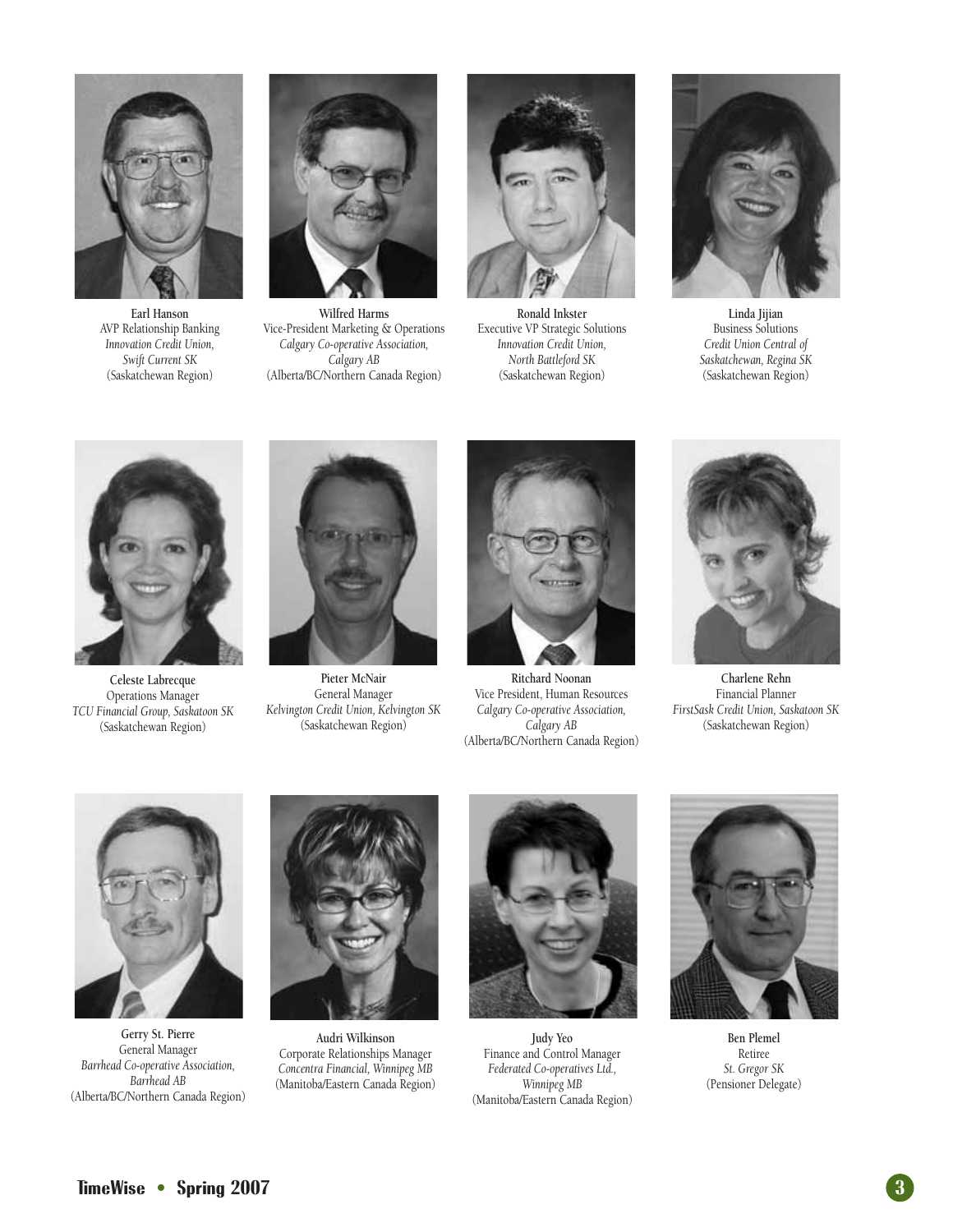### **NEWS BRIEFS**

### **"I Know That!" Contest Update**

**C**ongratulations to the 10 lucky winners<br>
of the Fall 2006 "I Know That!" con-**Ongratulations to the 10 lucky winners** test. Each winner has either received a copy of Eric Tyson's book "Personal Finance for Canadians for Dummies" or Jill O'Donnell's, Graham McWaters', and John A. Page's book "The Canadian Retirement Guide". The 10 lucky winners whose names were drawn at random on November 27 are: Ian Anderson, Chilliwack BC; Sherry Diener, Saskatoon SK; Mark Drewitz, Maple Creek SK; Dianna Eagles, Macoun SK; Shirley Empey, Rosetown SK; Sheila Fast, Saskatoon SK; Joe Hanson, Taber AB; George Moulson, Russell MB; Ericka Reiter, Wetaskiwin AB; Robert Tibble, Swan River MB.

The crossword puzzle solution for the Fall 2006 contest is as follows:

#### **Across:**

- 1. Fiona says her CFP training is part of the evolution of her job.
- 4. Effective November 1, 2006 Alberta members will have a one-time option to unlock up to 50% of their locked-in (restricted) pension funds upon retirement.
- 7. A total of 158 new pensions started during the first nine months of 2006.
- 9. For the first eight months of 2006, the return on the Balanced Fund was 5.38%,
- 10. At the 2006 Annual Meeting in March, a new retirement income option was added to the Plan's Rules – Variable Benefit (VB) Payments.

#### **Down:**

- 2. War in the Middle East, record high oil prices, and fears of rising inflation have resulted in market volatility in 2006.
- 3. Last year, there were 221 "pension" type options chosen and 205 "income fund" type options chosen.
- 5. If you choose VB Payments, you will maintain ownership and control of your account during your retirement.
- 6. The CSS Pension Plan can now also offer VB payments to its Saskatchewan members (in addition to its members in BC and Alberta).
- 8. Born in England, Fiona celebrated her fifth birthday aboard a ship bound for Canada.

Due to space limitations, there is no "I Know That!" Contest in this issue of *TimeWise*.

### **2007 RIO & RPS Schedule**

The tentative schedule c<br>
Income Options (RIO) w<br>
the rest of 2007 is as follows: The tentative schedule of Retirement Income Options (RIO) workshops for

| Edmonton AB                  | April 28    |
|------------------------------|-------------|
| Portage la Prairie MB June 2 |             |
| Lethbridge AB                | September 8 |
| Brandon MB                   | October 13  |
| Saskatoon SK                 | November 3  |

These 3-hour RIO workshops are designed for members and their spouses who are approaching retirement. Participants will receive a wealth of information with respect to all the retirement income options available to them for their funds in the CSS Pension Plan.

Members 50 and older will receive an invitation to attend the RIO workshop in their area. Members and their spouses are encouraged to attend this very worthwhile workshop.

The tentative schedule for the 1-day Retirement Planning Seminar (RPS) for the rest of 2007 is as follows:

| Winnipeg MB  | May 10     |
|--------------|------------|
| Saskatoon SK | June 6     |
| Red Deer AB  | October 30 |

The RPS is designed for members and their spouses who are nearing retirement (i.e., 50 years of age and older). The objective of the RPS is to provide information and help participants search for their own answers in planning for a meaningful, successful and happy retirement.

Topics that are covered include health, housing, legal matters, psychological aspects of retirement, use of time, sources of income, and financial planning. Members and their spouses are encouraged to attend a RPS about 10 years before they expect to retire.

Registration brochures for the RPS are sent to the employer members for distribution to the appropriate employee members.

The above RIO and RPS schedule is also posted on the CSS Pension Plan's web site: www.csspen.com

### **2007 Contribution Limit**

**T** he contribution limit to the CSS Pension Plan for 2007 is the lesser of:

- 18% of employment earnings, or
- \$20,000 (the maximum dollar limit).

Please note that this limit is calculated on a year-to-date basis. In other words, if an employee's year-to-date compensation to March 31 was \$6,000,

then his/her contribution limit to the end of March was \$1,080 (i.e., 18% of \$6,000). Consequently, all employee and employer contributions combined to March 31 cannot exceed \$1,080.

The amount that an employee (and his/her employer) can contribute to the Pension Plan for 2007 is separate from the limit that the employee can contribute to his/her own RRSP for 2007.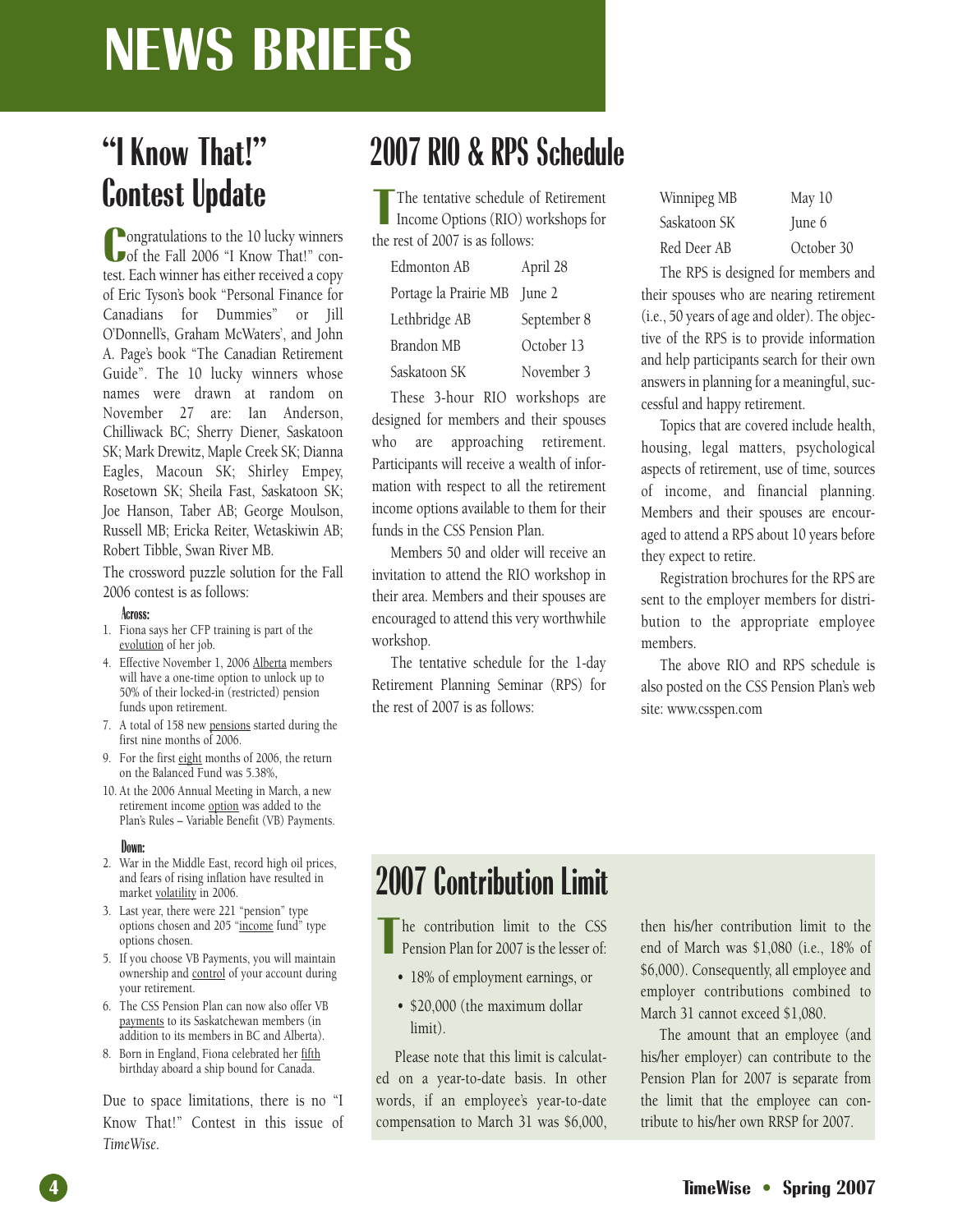# **2007 ANNUAL MEETING UPDATE**

The Co-operative Superannuation<br>
Society (CSS) Annual Meeting was<br>
held on Friday, March 30, 2007 in he Co-operative Superannuation Society (CSS) Annual Meeting was Saskatoon.

### **Delegate Seminar**

Three topics were covered at the Delegate Seminar held the evening prior to the Annual Meeting. The first item was the Money Market Fund (MMF). Delegates were given a progress report on how many members are using the Money Market Fund (MMF) and a review as to why it was chosen as the Plan's second investment option.

The second topic was the new Variable Benefit (VB) Payment retirement income option that was launched in September 20061 . Delegates were advised of how many retired members have started VB payments thus far. In addition delegates were shown some VB payment illustrations. The illustrations demonstrated how VB recipients could unintentionally out live their funds if they did not lower their withdrawal amount when their investment return was lower than expected. It was also explained to the delegates that by transferring several years worth of withdrawals into the MMF, a VB recipient could reduce the risk of unintentionally outliving their funds.

The asset mix of the Balanced Fund (BF) was the third topic covered. In December 2006, the BF was re-balanced to its new target asset mix of 60% equities and 40% fixed income<sup>2</sup>. Delegates were shown how this new asset mix could increase the volatility of the BF's annual returns, but at the same time this new asset mix is expected to increase the BF's future long-term average return.

#### **Director Retirements**

The retirement of two directors was announced at the Annual Meeting.

Laura Vance, an employer delegate for Federated Co-operatives Limited was one of the directors who retired from the Board of Directors of the Co-operative Superannuation Society this year. Laura, a member of the FCL board of directors, had served as an FCL employer delegate for ten years prior to joining the CSS Board in 2004.

Gerry St. Pierre, an employee delegate representing the Alberta/British Columbia/Northern Canada region is the other director who retired from the Board this year. Gerry is also retiring as General Manager of the Barrhead and District Coop in Barrhead AB later this spring. Gerry has been an employee delegate for 13 years. For 12 of those years Gerry also served on the Board of Directors.

We extend our sincere appreciation to Laura and Gerry for their years of dedicated service to the Board, and wish them all the best in their retirement.

#### **Directors Elections**

Four Director elections were held at the Annual Meeting; two employer director elections and two employee director elections.

The two employer director elections were as follows. Peter Zakreski of Federated Co-operatives Limited in Saskatoon, an employer delegate, was reelected to the Board by acclamation for a three-year term. Peter was also re-elected as President of the Board. Doug Wiebe of Federated Co-operatives Limited in Regina, was elected to the Board by acclamation for a one-year term to fill the vacancy created by Laura Vance's retirement. The other employer delegate on the Board is Wayne King of Concentra Financial in Saskatoon.

The two employee director elections were as follows. Audri Wilkinson of Concentra Financial in Winnipeg was reelected to the Board by acclamation for a three-year term. Rick Noonan of Calgary Co-op, was elected to the Board by acclamation for a one-year term to fill the vacancy created by Gerry St. Pierre's retirement. Earl Hanson of Innovation Credit Union in Swift Current SK is the other employee director.

#### **Service Awards**

Brian Peto of Credit Union Central of Manitoba was presented with a service award for 5 years of service as an employer delegate.

Gerry St. Pierre was presented with a service award for 12 years of service on the Board.

Peter Zakreski was presented with a service award for 25 years of service on the Board.

<sup>1</sup> VB payments are currently only available to members whose pension funds are subject to British Columbia, Alberta and Saskatchewan pension legislation. The Plan expects other provinces to amend their respective legislation in due course to allow VB payments as a retirement income option.

<sup>2</sup> The previous target asset mix of the Balanced Fund was 50% equities and 50% fixed income. However, given the strong performance in equities in the recent years, equities actually made up about 55% of the BF at the end of November 2006.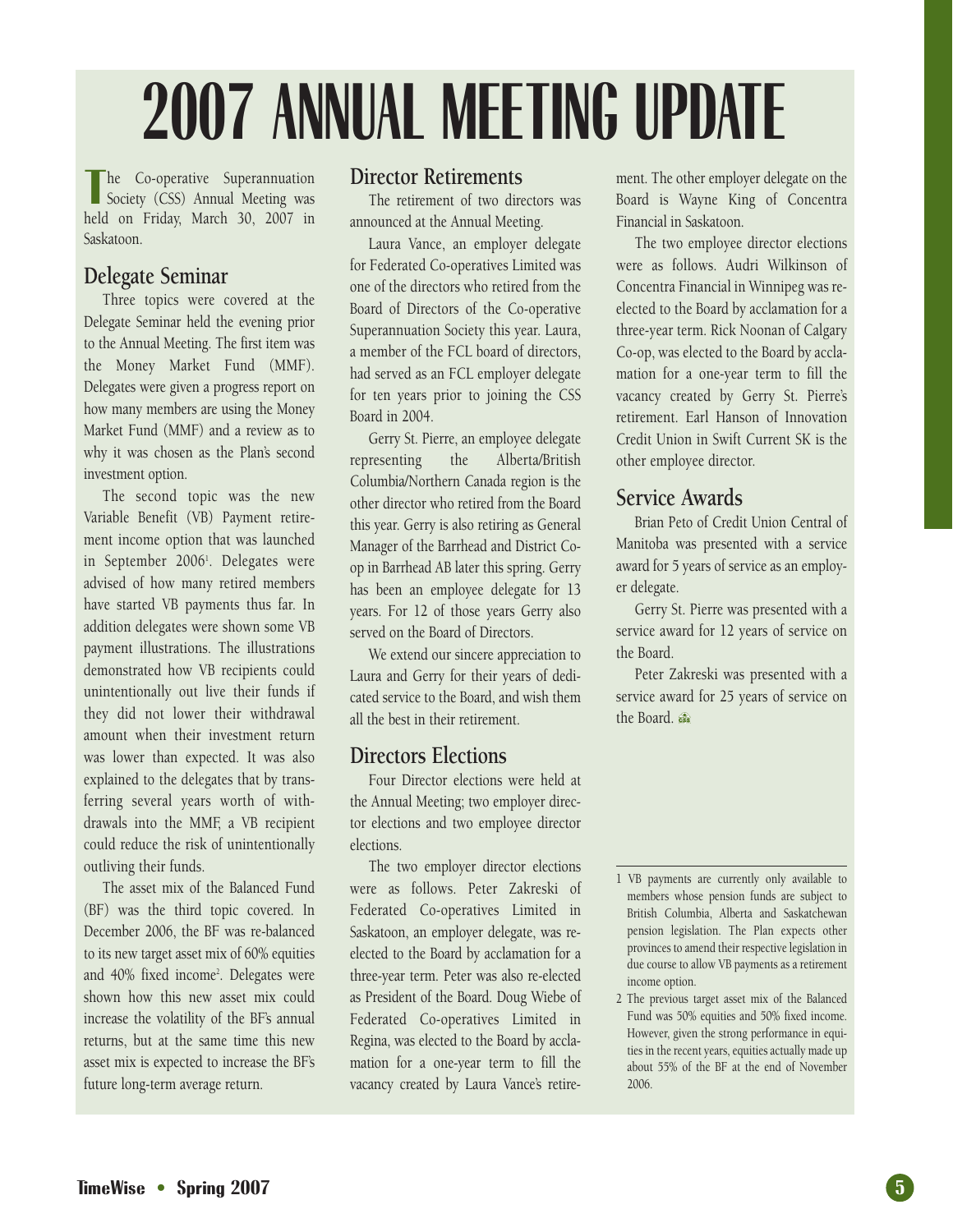# **PERSONAL RATES OF RETURN ARE PERSONAL**

ENDUNAL ach February, the Plan sends<br>Annual Statements that show the c<br>Iar value of your CSS Account at year-<br>The Annual Statement also shows a rate<br>return for the Balanced Fund, for<br>Money Market Fund, and a personal 1<br>of return f **E** ach February, the Plan sends out Annual Statements that show the dollar value of your CSS Account at year-end. The Annual Statement also shows a rate of return for the Balanced Fund, for the Money Market Fund, and a personal rate of return for your own CSS Account.

Each year, there are a few inquiries from members who want to know "Why is my personal rate of return different from my co-worker's personal rate of return?" It's a good question. If you want to know the answer, read on. The explanation below uses a formula. Don't worry; it's not as scary as it looks.

The Plan uses a certain method to calculate your personal rate of return. (The method the Plan uses is called the Modified Dietz method.)<sup>1</sup> There is more than one method to do a rate of return calculation. Books have been written on the subject.

A rate of return is a "percent change." We can begin by saying that the change in the dollar value of the account over the period is divided by the beginning dollar value and the result is multiplied by 100.

A basic formula for calculating a rate of return looks like this:

| $P1 - P0 X 100$ |                                                        |
|-----------------|--------------------------------------------------------|
| P <sub>0</sub>  |                                                        |
|                 | Where: $Po = value of account at$<br>beginning of year |
|                 | $P1 =$ value of account at<br>end of year              |

This basic formula must be adjusted if there are contributions regularly flowing into the account. At the end of the year, when you compare the ending value to the beginning value and then calculate the difference between these dollar amounts, you must recognize that the difference is partly due to new cash that you and your employer added to your account each and every pay period. The new cash contribution is not a return on your original investment. It is an additional investment.

You must change the basic formula to recognize that new contributions are not investment income. You do this by subtracting out all the new cash contributions from the difference between beginning value and the ending value:

P<sub>1</sub> - P<sub>0</sub> -  $\Sigma$  C<sub>i</sub>

Where:  $\Sigma$  C<sub>i</sub> represents C<sub>1</sub> + C<sub>2</sub> + C<sub>3</sub> +  $C_4$  + . . .  $C_i$ , the sum of the contributions in the year.

Next, you must recognize that new cash contributions are additions to your investment. You do this by adding all the new cash contributions to the beginning value:

 $P0 + \Sigma C_i$ 

### **PERSONAL RATE OF RETURN EXAMPLES**

ave you ever wondered why the personal rate of return on your Annual Statement is different from the fund's return, or why it's different than your co-worker's personal rate of return? If so, read on.

Below are a number of examples that show how the starting balance affects the personal rate of return. You will note that for someone contributing to the Plan, the larger the starting balance the closer the personal rate of return is to the fund rate of return. You can also see how the amount of contributions for the year affects the personal rate of return.

Assumptions:

- Fund return is 8%
- Contributions are received evenly throughout the year

In the examples below, even though the personal rates of returns for those with contributions are all different, they are all correct. Only those without contributions will have a personal rate of return exactly the same as the fund rate of return. Only members with identical starting balances and contribution histories will have the same personal rates of return.

| <b>Starting</b><br><b>Balance</b> | Contributions<br>for the Year | <b>Personal Rate</b><br>of Return | <b>Fund Rate</b><br>of Return |
|-----------------------------------|-------------------------------|-----------------------------------|-------------------------------|
| \$100,000                         | \$5,000                       | 7.98%                             | 8.00%                         |
| \$100,000                         | \$2,500                       | 7.94%                             | 8.00%                         |
| \$10,000                          | \$2,500                       | 7.87%                             | 8.00%                         |
| \$0                               | \$2,500                       | 6.57%                             | 8.00%                         |
| \$100,000                         | \$0                           | 8.00%                             | 8.00%                         |
| \$10,000                          | \$0                           | 8.00%                             | 8.00%                         |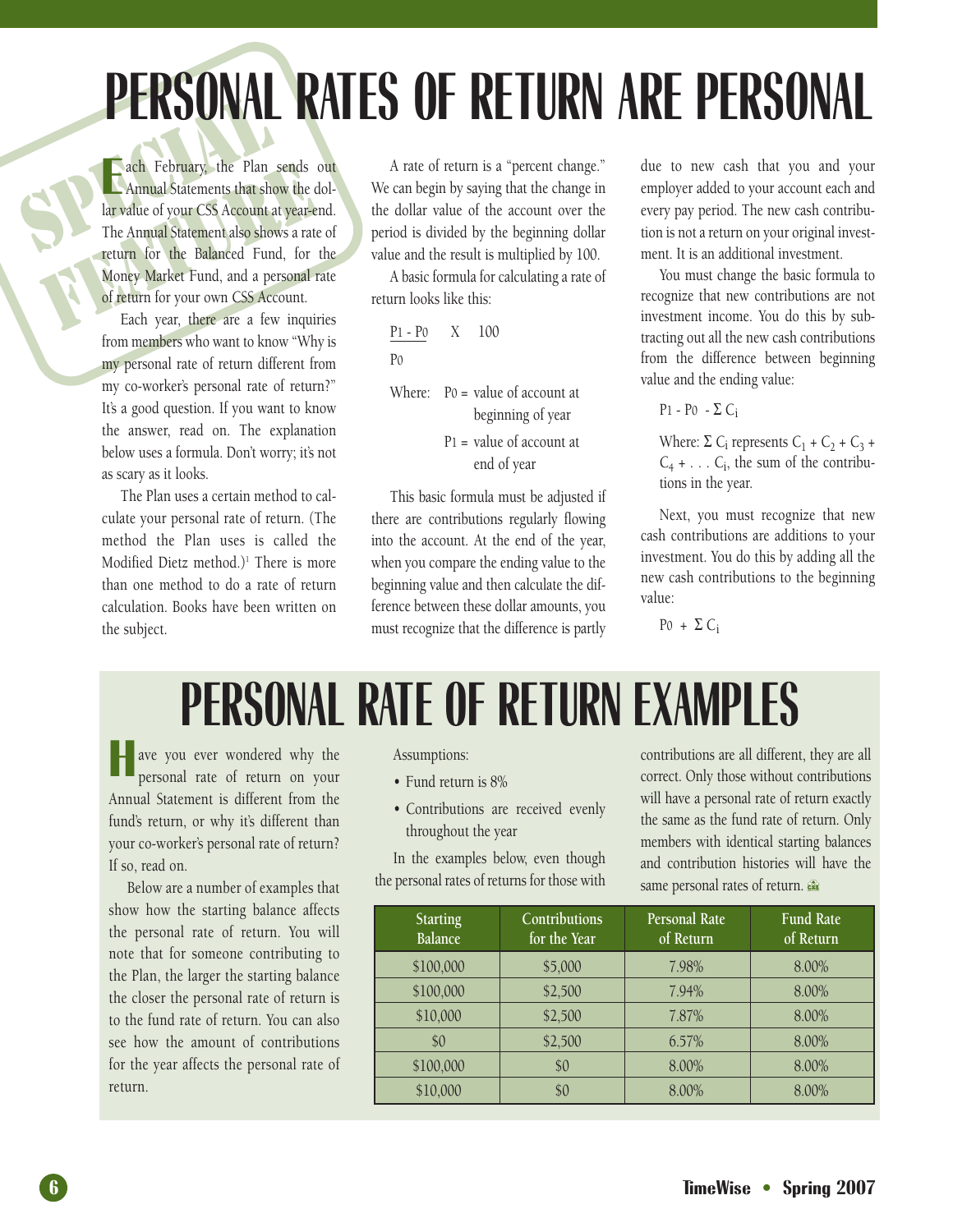Finally, you must recognize that new cash contributions were remitted at different times throughout the year. Some new cash was added to your account in January and generated a return for over 11 months. Some new cash was added to your account in February and generated a return for over 10 months. And so it continues, for all the contributions through the year. The new cash that was added to your investment in December generated a return for less than one month.

You can capture the effect of the different holding periods for each of the cash contributions by giving more weight to new cash that was remitted early in the year, as compared to new cash that arrived late in the year. You may weight each cash contribution by the fraction of the year that the particular contribution was in your account.

The weight for a cash contribution on January 15 would be 350 days/365 days. The weight for a cash contribution on July 15 would be 169 days/365 days. The weight for a cash contribution on December 15 would be 16 days/365 days.

The sum of all the cash contributions becomes a weighted sum:

Σ Ci Wi

Where:  $W_i$  = weighting factor days in year - day of flow  $C_i$ days in year =

The adjusted formula looks like this:

 $P1 - P0 - \Sigma C_i$  X 100  $P0 + \Sigma C_i W_i$ 

This method of calculating rate of return is a "top-down" sort of calculation where you look at your account and take the following steps:

- Determine the dollar change from the beginning of the year to the end of the year;
- Sort out the investment income from

the new cash contributions during the year;

- Augment the beginning value, since you made new investments during the year;
- Calculate your percent change using the adjusted formula.

In other words, this method of calculating rate of return is a way to find a *rate of return* that, given *your beginning balance*, and *your repeated cash additions*, and *the dates of those repeated cash additions during the year*, produces the ending balance.

The method of calculating rate of return that we are focusing on gives you a rate of return that is calculated *as if the investment income flowed into your account steadily and evenly through the year*.

Here are some observations about the adjusted formula that appears above:

The weights  $(W_i)$  are based on how many days of the year the new cash contributions are in your account. Different employers have different pay periods. Even if two employers have the same pay periods, their respective payroll departments may submit the remittances to the Plan on different days throughout the year. This would change the weights, which would affect the different personal rates of return of the employees.

The relative amount of contributions through the year as compared to the beginning value will affect the calculation. Suppose there are two employees who are working for the same employer, and who therefore have the same timing of remittances, and who have the same contribution rate. Consider these steps in the calculation:

- sum up the amount of contributions  $Σ$  C<sub>i</sub> and subtract the sum from P1 - P0
- then add the amount of contributions  $\Sigma$  C<sub>i</sub> to P0 in the denominator.

The dollar amount of the sum of the contributions relative to the beginning value is likely to be different for these two employees. For one thing, they likely have different salaries, so  $\Sigma$  C<sub>i</sub> will be different. For another thing, they likely started making contributions on different dates, so P0 will be different in each case.

If two employees work for the same employer, earn the same salary, and if they both started contributing to the Plan on the same day, then and only then would their personal rates of return be the same. However, if one of them has made additional voluntary contributions, or taken a leave of absence, or transferred-in other pension funds, then their personal rate of return would turn out to be different from their co-worker's after all.

To summarize, members who are no longer making contributions to their CSS Account will have identical personal rates of return. On the other hand, if you regularly contribute to your CSS Account, we would not expect your personal rate of return to be the same as anyone else's personal rate of return. In other words, if you are still a contributing member, then your personal rate of return really is personal.

<sup>1</sup> The Modified Dietz method is a rate of return calculation commonly used by defined contribution pension plans (i.e., such as the CSS Pension Plan) and mutual funds.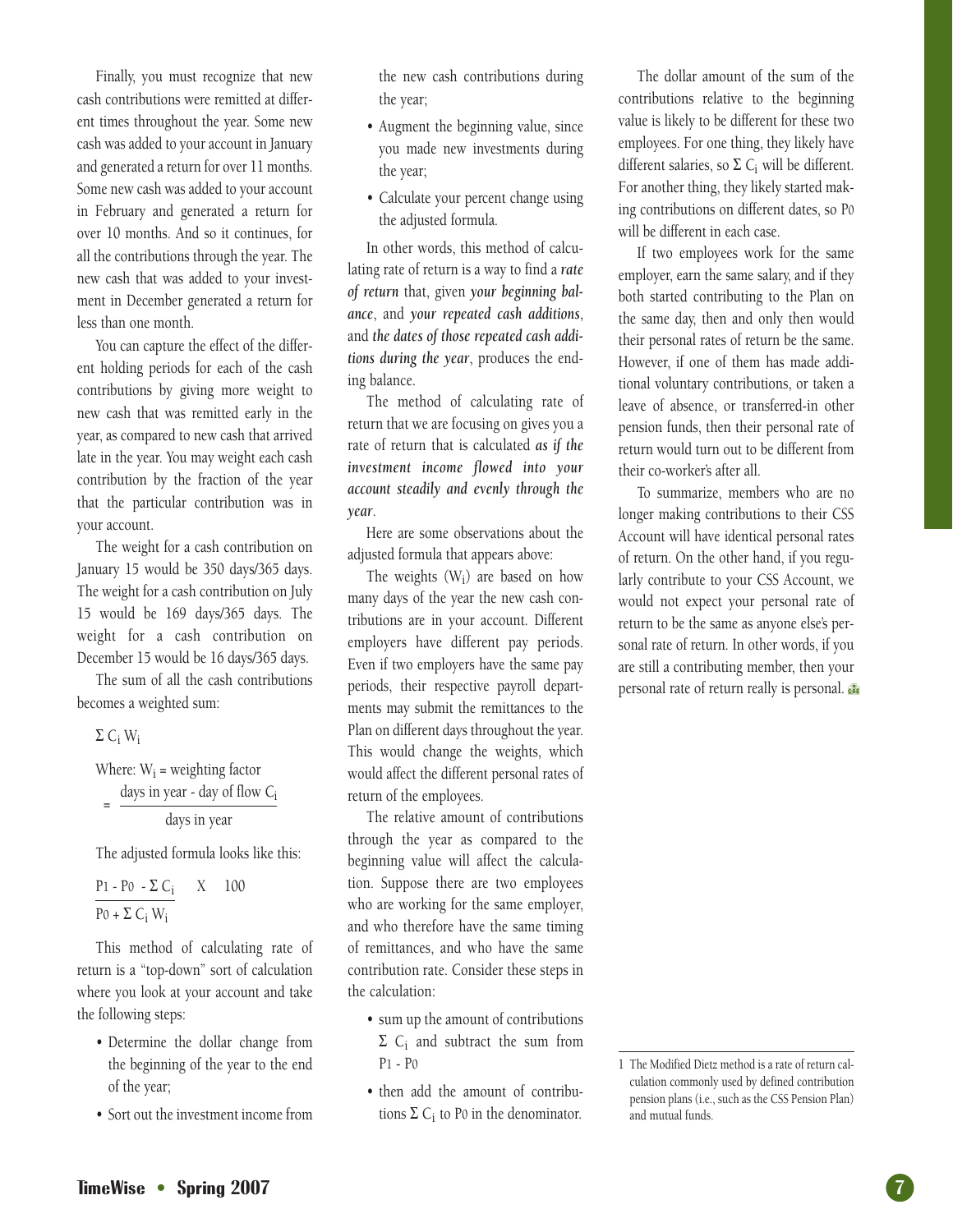### **PROFILE**

IN OUR CONTINUING SERIES OF PROFILES ON THE STAFF OF THE CSS PENSION PLAN, FEATURED IN THIS ISSUE IS MURIEL BARIBEAU, THE PLAN'S INFORMATION OFFICER.

## **Muriel Baribeau**

*"I work really hard to make sure they have the information they need to make a good decision."*

**S** uspense. It's the genre of choice for Muriel Baribeau.

By day, Muriel serves as steadfast Information Officer for the Co-operative Superannuation Society Pension Plan (CSS), fielding phone, e-mail and snailmail inquiries from members across Canada. By night (or more typically, by Sunday afternoons, when she's more likely to have the time and energy), Muriel toils on her suspense novel.

### **A passion for writing**

Right now, she's in the planning phase of the project; she has created her characters and a synopsis, and she's ready to begin writing the manuscript. It won't be Muriel's first. But having written in other genres (and having experienced, like so many writers before her, the sting of the rejection note), Muriel believes "suspense is where I belong." She has completed her homework on the genre, read a raft of "how-to" books and feels she has a solid purchase on the requirements of a good suspense novel.

"I think you have to have an admirable character in danger," says Muriel. "And that admirable character has to grow a little bit, meet the challenge, and overcome the danger in a believable but unexpected and exciting way. There has to be surprise there."

What's the difference between suspense and mystery novels?



"A mystery is more of a puzzle with some cool, superior detective figuring everything out," Muriel explains. "With suspense, you're more in the woods, and you're in danger."

### **Moving to Montreal and starting her career**

Muriel began writing in the early 1980s while living in Montreal. After graduating from the University of Saskatchewan with a Bachelor of Commerce degree, she moved to Montreal in January of 1979 to take a job in the corporate analysis department at Bell Canada. Husband Mike, whom she had married just months earlier, found a job at the Canadian Electrical Association (CEA).

"I loved being in Montreal and I loved the people I met at Bell Canada," says Muriel. "But the system was such that I

was never really sure that my work was useful to anyone. And the one thing I've learned about myself over the years is that I really like to be helpful. I wasn't sure my work was helping anybody. Maybe it was because I just couldn't see the big picture."

Muriel worked at Bell for almost three years before daughter Stephanie was born, an event that marked the beginning of Muriel's 18-year hiatus from the pay cheque working world, and the launch of her quest for a hobby to fill the quiet times in a city far away from most family members and long-time friends.

"I tried knitting and tried making stuffed animals, but that was no fun," says Muriel. "That's when it hit me; that's when I started writing."

Muriel began with the optimistic notion: "I can write sentences, therefore, I can write a book." But reality set in after her second romance novel manuscript was rejected by publishers. "I soon found out that, no, it's not like that. But in the beginning, I was just having fun using my imagination and creating characters."

### **Growing up on the farm**

For Muriel, the romance genre was in some ways the adult equivalent of the fairytales she so loved to read as a youngster growing up on a farm near Kindersley, SK. It was a mixed grain and cattle farm about 12 miles from town. Muriel was bused to elementary and high school.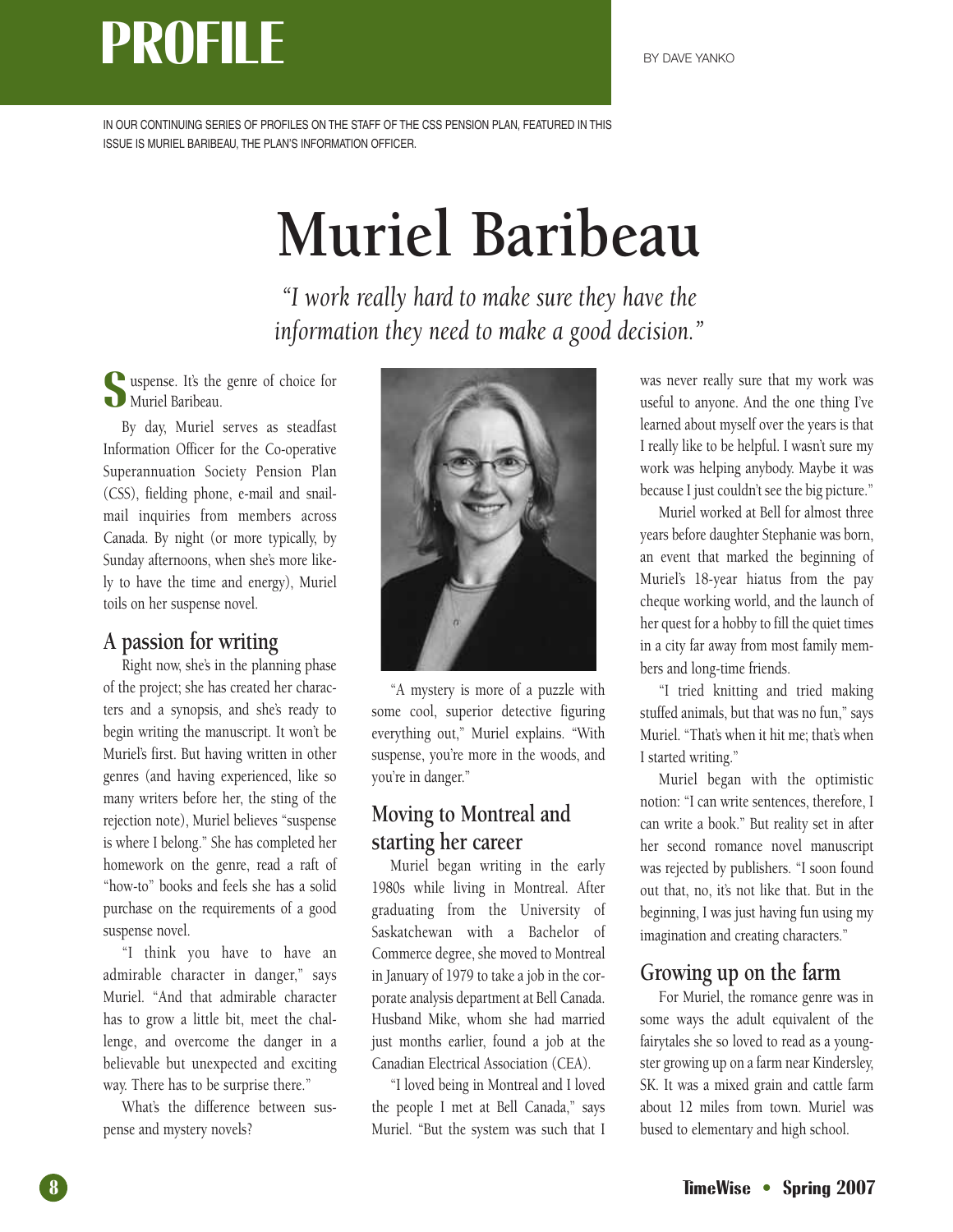Times were tough at the family farm in the 1950s and 1960s. But while there wasn't much money to go around, Muriel agrees with her father's common refrain: "We never went hungry." And in spite of the shortage of cash, Muriel says her childhood was idyllic.

"I say idyllic because I got to be outside a lot and I enjoyed that. I climbed trees quite a bit; I had kitties to play with, and a dog. I had friends on other farms close by.

"Being a farmer, my dad was involved in our lives in a way that, maybe, a man with a day job wouldn't be. I got to see him throughout the day, you know, catching a ride to the elevator, riding in the wheat in the back of the truck at harvest time, going out to the barn when he was milking a cow and then playing with the kitties.

"Maybe I use the word idyllic because city life is very different. We have one cat, which I enjoy. But on the farm, you could visit with the horse and there were lots of animals around. I had a pet goat for years. I loved the animals. I loved riding on my bike with the dog running along beside me. I have real fond memories of that."

The small house Muriel shared with her parents, her older sister Carol and younger brother Dave had no running water or plumbing. Muriel says it was a "big deal" in 1967 when the family moved into a house that had running water, even if it did not have a flush toilet.

"People wonder why I'm not particularly keen on going camping," she says, chuckling. "It's because for the first years of my life, I lived like some people do in the summer: in a little cabin with no facilities."

Muriel's mother was a nurse who began working in Kindersley when Muriel was about 12. With mom spending a good deal of time away from home, Muriel and Carol were responsible for many chores and duties on the farm. Muriel had little time and not much money to pursue the extracurricular activities some kids enjoyed. But she loved art and she was

able to find time to help out with the high school yearbook and murals for graduation proms. One of the highlights of her high school years was her Grade 11 trip to St. Andrews, New Brunswick, as a member of the Young Voyageurs group.

"I loved that so much. Right off the farm, down to beautiful New Brunswick, tasting lobster, seeing the ocean, the big tall trees. It was quite a thrill."

### **Following her mother's footsteps**

Muriel was a good student whose reading and writing skills no doubt had some bearing on her selection as valedictorian for her high school graduating class. She finished high school on her 17th birthday and decided to follow in her mother's footsteps and become a nurse. Living in residence may have been a step down for some student nurses, but not for Muriel.

"When I graduated from high school and went off to live in nursing residence (in Calgary), I was just thrilled to pieces. I could have a bath or a shower every night – whatever I liked! It was wonderful!"

Muriel's first job after earning her diploma at Foothills Hospital School of Nursing was at St. Paul's Hospital, in Saskatoon. She says it was good to be back in her home province and nice to have a full-time job in her profession of choice. But alas, shift work didn't agree with Muriel. Moreover, her friends were going to university and enjoying the lifestyle of university students, while Muriel had to work.

### **From Nursing to Economics**

Her friends urged her to go to university, but she thought she might be too old for that. "Nonsense," they told her. And they reminded her she was only 20 years old. Muriel realized they were right. She had chosen nursing largely because it's what her mother did for a living and she now saw that was a mistake. Muriel visit-

ed a guidance counsellor at the University of Saskatchewan.

"We talked about a day job and what I'd have to do to get one," Muriel recalled. "She said it would be four more years to become a public health nurse. So I asked her what else she had. She said: 'Do you like math?' I said: 'Sure.' And she put me into commerce. It was just as simple as that."

Muriel did well with her studies but eventually discovered that economics held a strong fascination. She loved listening to lectures from two or three favourite professors and quite enjoyed the task of writing essays, a harbinger of her future hobby. She switched her major from accounting to economics. It was one of Muriel's economics professors who told her of the Bell Canada job in Montreal.

Muriel's university years were noteworthy for at least two other developments. During her student years, she had a wonderful job each summer working as a camp nurse at Candle Lake, SK. Camp Thunderbird catered to developmentally challenged young people and adults who normally resided at care facilities in Prince Albert and Moose Jaw. In summertime, however, groups of about 30 campers rotated through Camp Thunderbird on one-week vacations.

"It was the best job in the world. Every summer these folks came to camp and we took them fishing, boating, swimming and hiking," she said, adding the staff of about nine university students remained largely the same during the years Muriel served as camp nurse as well as being one of the counsellors.

"Every Thursday, we'd have a banquet – we'd entertain the campers and they'd entertain us. And the summer wages I earned were enough for tuition, and room and board. It's not like that today."

It was during her university years, as well, that Muriel began dating the man who would become her husband and father to their four children.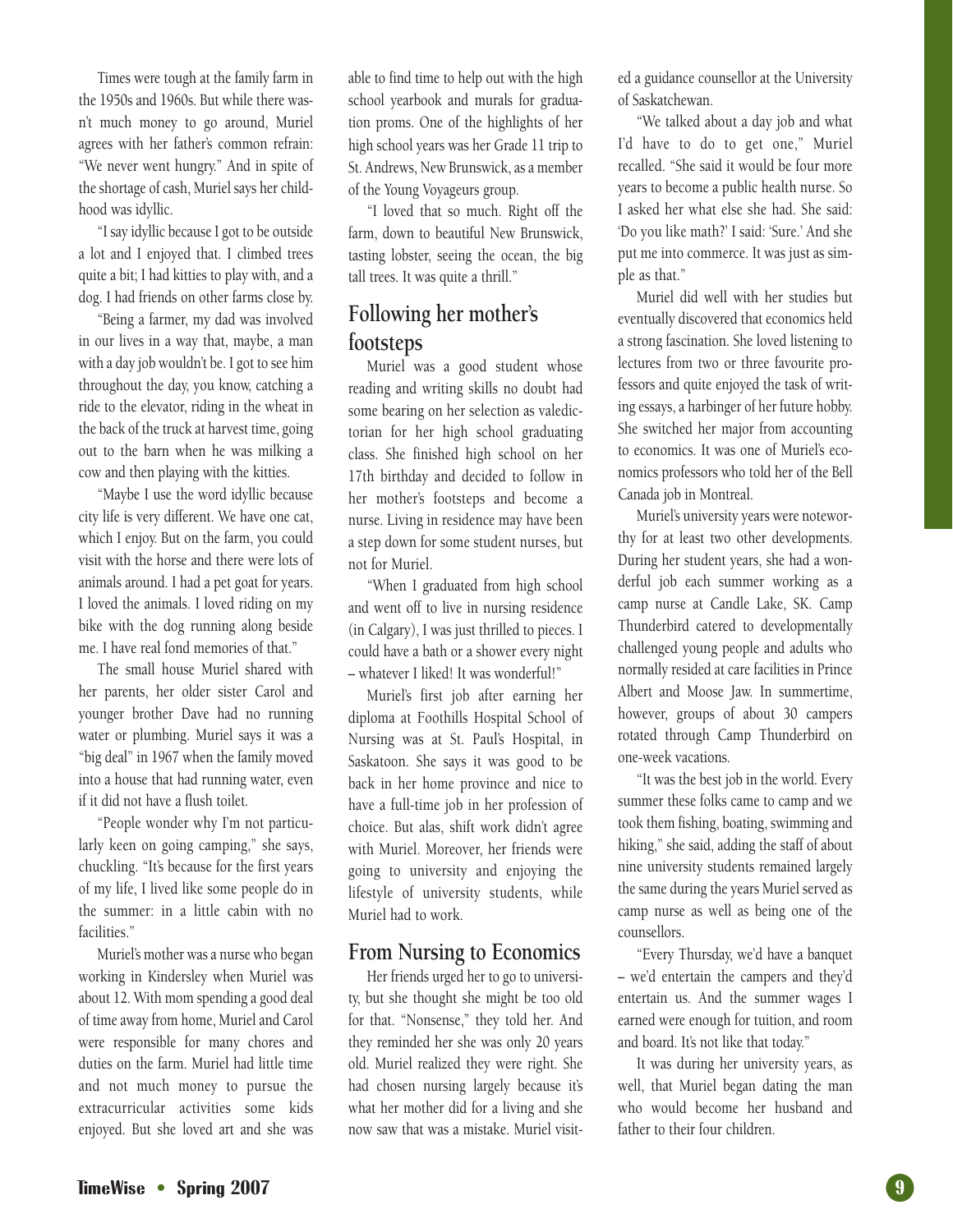### **Putting her career on hold**

Muriel knew Mike Baribeau from her high school days in Kindersley – Mike came to Kindersley in Grade 5, when his dad took a job at the Co-op. At university, while Muriel was studying commerce, Mike earned a master's degree in electrical engineering. He's currently employed as a Group Leader at Saskatoon's SED Systems, a high-tech manufacturing firm active in the satellite communications industry.

By the time Muriel and Mike's Montreal adventure ended and the couple had moved back to Saskatoon in 1984, daughter Stephanie, now 25, had a brother named Kevin, who's now 23. Laurier, 21, and Cameron, 17, would follow. All the kids have been very good students and all family members except Muriel have an abiding interest in computers.

"Lots of times the conversation at the dinner table gets away from me," Muriel quips, "but that's OK."

While Muriel did not work outside the home until 1999, she remained creative and active. She was a member of a group of "stay-at-home moms" that planned and launched a play group for moms and children in the Silverwood neighbourhood.

"We started it in 1985 and it ran for years and years after our kids grew up. It was kind of modelled on a play group in Nutana."

Muriel continued writing, as time allowed. She says that as she matured, she realized romance was not her genre. She tried her hand at children's books and drew illustrations and cartoons for projects undertaken with others. Her youngest son Cameron was about 10 when Muriel decided she wanted to once again take work outside of the home.

### **Re-starting her career**

"To get started, I went to Kelly Services. It had been a long, long time since I worked outside of the home and they had some good training modules."

Muriel landed a "basic job" at Federated Co-operatives Ltd. in Saskatoon.

"I thought that one thing could lead to another, and the paycheque was much appreciated at home." But it was a contract job and Muriel saw the end approaching. She began looking elsewhere and discovered the CSS Pension Plan was looking for someone to serve as Information Officer while the regular employee was on maternity leave. Muriel got the job. When the employee returned from leave, Muriel took another position for a while but was hired back as the Plan's full-time Information Officer when the same employee moved to the United States.

"I was thrilled," says Muriel.

What, exactly, does an Information Officer do? One of her newest tasks involves helping to present workshops to Plan members – her membership in the Toastmaster's Club comes in handy here. Muriel has a number of administrative duties, as well. But a good portion of her time is spent explaining how the CSS Pension Plan works.

"People build up their retirement nest egg with us and they have many options available to them on how to use their money in retirement. I work really hard to make sure they have the information they need to make a good decision. Sometimes that involves talking on the phone, sometimes it involves sending out the booklets and then answering questions after the person has reviewed them. Basically, it's helping people understand their choices."

In June, 2004, Muriel obtained her designation as a Certified Financial Planner (CFP). She completed six courses, including two at Saskatchewan Institute of Applied Arts and Sciences, Kelsey Campus, in Saskatoon, and four through correspondence.

"It wasn't nearly as much fun as university," Muriel says, laughing. "But the kids were studying too, so it was fine.

And while the writing tapered off a bit when she first returned to the work force, Muriel has rejoined the world of words with her current suspense novel project. She belongs to a women's writing group that draws about 20 members from Saskatoon and the outlying area. Group members read and discuss books, talk about the craft of writing, and stage retreats and writing contests.

"And there's a connection between my hobby and my job!" Muriel points out. "When I came here, they asked me to do some writing."

She has worked with the Member Services Manager David Kapeluck to rewrite some of the Plan's information booklets and she has also written articles for *TimeWise*, the official publication of the CSS Pension Plan.

It may not be not be fiction. But exercising her writing skills at work can't hurt Muriel as she sets out to write that great suspense novel.

### **Staff Changes**

**A** t the Annual Meeting held on March 30, 2007 it was announced that Eldon Braun, Investment Manager for the CSS Pension Plan will be retiring on January 31, 2008.

Eldon began his career as Investment Manger for the Plan in 1980. Prior to joining the Plan, he worked for Federated Co-operatives Limited in Saskatoon for five years.

The process to recruit Eldon's replacement has already started. It is anticipated that a new Investment Manager will be hired by June 30, 2007 and start work the first part of September. This will allow for an approximate five-month overlap between Eldon and his replacement, which will help with the transition.

We wish Eldon all the best in his well-deserved retirement. More information about Eldon and his plans for retirement will appear in the upcoming fall issue of *TimeWise*.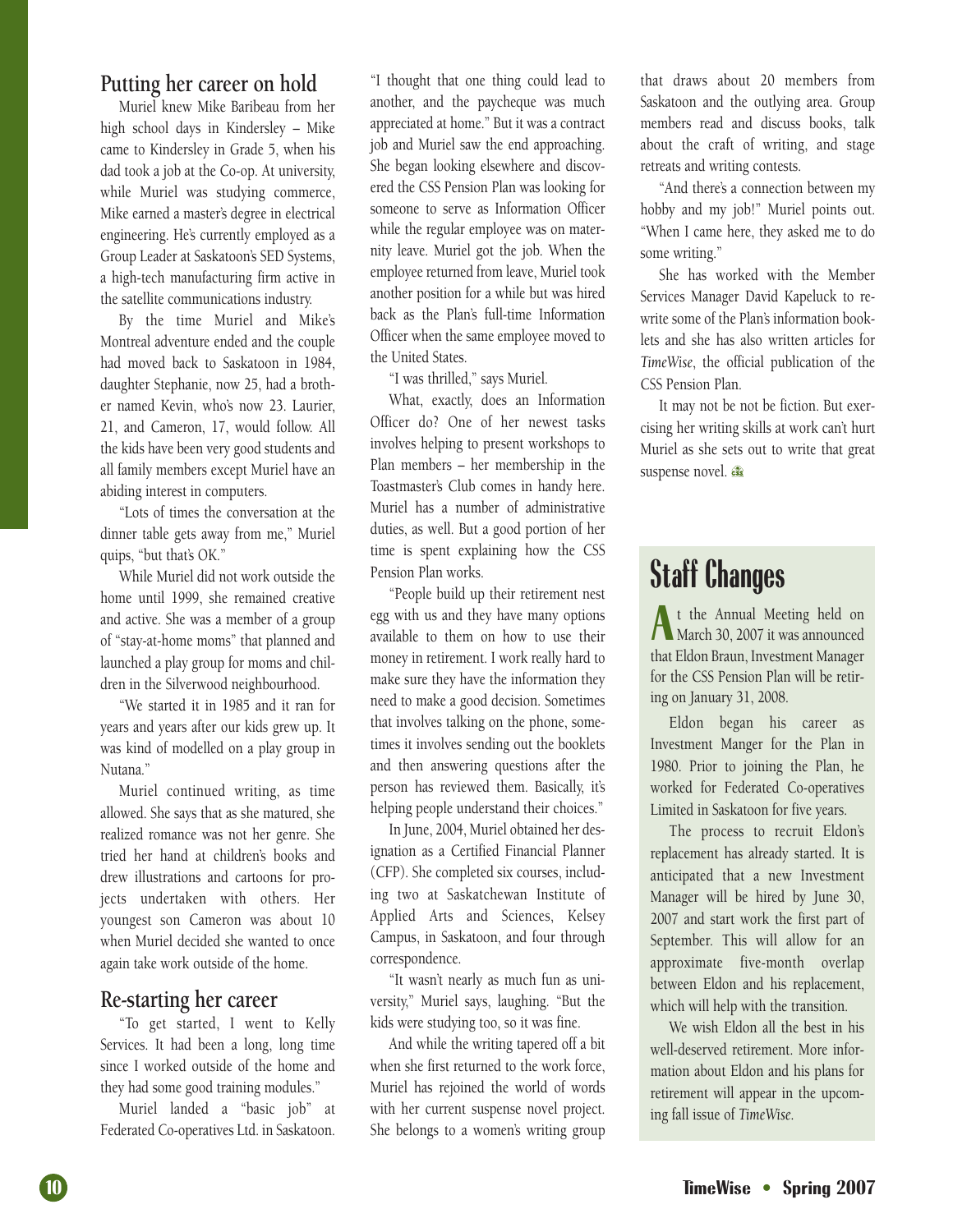### **R In emembrance**

IN THIS REGULAR COLUMN WE ACKNOWLEDGE THOSE PEN-SIONERS WHO ARE NO LONGER WITH US. TO THEIR FAMILY AND FRIENDS WE EXTEND OUR SINCERE CONDOLENCES.

**Ernest R. Allen** *Innisfail Co-op, Innisfail AB*

**Mary E. Allison** *Meadow Lake Co-op, Meadow Lake SK*

**Donald J. Alward** *Lloydminster Co-op, Lloydminster SK*

**John Babichuk** *Foam Lake Co-op, Foam Lake SK*

**Selma Berg** *Sherwood Co-op, Regina SK*

**Adrien L. Bertrand** *Concentra Financial, Saskatoon SK*

**Marie C. Blockland** *Concentra Financial, Winnipeg MB*

**Bernard Blommaert** *Yorkton Co-op, Yorkton SK*

**Margaret V. Bushby** *Calgary Co-op, Calgary AB*

**Samuel R. Cain** *Carman Co-op, Carman MB*

**Agnes Campbell** *Swan Valley Co-op, Swan River MB*

**James A. Cormack** *Vanderhoof Co-op, Vanderhoof BC*

**Donald Cragg** *Calgary Co-op, Calgary AB*

**Audrey Denoon** *Neepawa-Gladstone Co-op, Neepawa MB*

**Jacob D. Deorksen** *Federated Co-op, Edmonton AB*

**Frances Divall** *Calgary Co-op, Calgary AB*

**Jack Doetzel** *Rosetown Co-op, Rosetown SK*

**Nickolas Donison** *Avonlea Co-op, Avonlea SK* **William Dudok**

*St. Paul Co-op, St. Paul AB*

**George Dufour** *Boyle Co-op, Boyle AB*

**Katherine E. Dyck** *Winkler Co-op, Winkler MB*

**Verna V. Dzurka** *Parkland Co-op, Porcupine Plain SK*

**John C. Ewing** *Borderland Co-op, Moosomin SK*

**Robert W. Fahlman** *Edmonton Co-op, Edmonton AB*

**Frances Ford** *Grande Prairie Co-op, Grande Prairie AB*

**David P. Garland** *Federated Co-op, Edmonton AB*

**Muriel M. Geib** *Yorkton Co-op, Yorkton SK*

**James A. Green** *Mainline Co-op, Salmon Arm BC*

**A.B. Greenwell** *Federated Co-op, Calgary AB*

**Cheryle Grzebeniak** *Decibel Credit Union, Winnipeg MB*

**Lawrence Guenette** *Federated Co-op, Canoe BC*

**Robert R. Hamel** *Sherwood Co-op, Regina SK*

**Isabella Helgason** *Kindersley Credit Union, Kindersley SK*

**Elizabeth Heroux** *Co-op Health Centre, Prince Albert SK* **William S. Hill**

*Corning Co-op, Corning SK* **Marie A. Holden**

*Dawson Co-op, Dawson Creek BC*

**Diane Holland** *Calgary Co-op, Calgary AB* **Eric Hopkins** *Federated Co-op, Edmonton AB* **Sherman Hursh** *Federated Co-op, Saskatoon SK*

**Marvin Joslin** *Edmonton Co-op, Edmonton AB*

**John Karpuik** *Sherwood Co-op, Regina SK*

**Anne Klassen** *Pioneer Co-op, Swift Current SK*

**Melvin Klassen** *White Fox Credit Union, White Fox SK Parkland Co-op, Porcupine Plain SK*

**Orville Klusendorf** *Pipestone Co-op, Pipestone MB*

**Joe Kowalchuk** *Lloydminster Co-op, Lloydminster SK*

**Nick Kozmeniuk** *Federated Co-op, Saskatoon SK*

**Hendrick Kuperis** *Calgary Co-op, Calgary AB*

**Hector Laird** *Springside Credit Union, Springside SK*

**Georgina Lapointe** *Carman Co-op, Carman MB*

**Madeleine Larose** *Falher Co-op, Falher AB*

**James Loscombe** *Agrifoods Intl Co-op, North Battleford SK*

**Janet R. MacKinnon** *Terrace Co-op, Terrace BC*

**Norman D. MacLeod** *Arctic Co-operatives Ltd., Winnipeg MB*

**Ernest B. Martens** *Pioneer Co-op, Swift Current SK*

**Nancy Martiniuk** *Edmonton Co-op, Edmonton AB*

**Beatrice McKay** *Red River Co-op, Winnipeg MB*

**Alice M. McPherson** *Calgary Co-op, Calgary AB*

**Allan E. Meyers** *Calgary Co-op, Calgary AB*

**Ernest Neufeld** *Borderland Co-op, Moosomin SK*

**Jean Newman** *Borden Co-op, Borden SK* **William Partridge** *Federated Co-op, Calgary AB*

**Andry Perehinec** *Federated Co-op, Edmonton AB*

**May V. Rasmussen** *Radville Co-op, Radville SK*

**George F. Renneberg** *Borderland Co-op, Moosomin SK*

**James Saufert**

**Ronald A. Schoffer** *Credit Union Central, Regina SK*

**Ken O. Selanders** *Battlefords Co-op, North Battleford SK*

**Anne Shtybel** *St. Paul Co-op, St, Paul AB*

**Thelma Sigurdson** *Red River Co-op, Winnipeg MB*

**Lucien E. Smith** *Interlake Co-op, Arborg MB*

**Marie Smith** *Federated Co-op, Edmonton AB*

**Thora Smith** *Red River Co-op, Winnipeg MB*

**Reta A. Stocker** *Credit Union Central of Canada, Toronto ON*

**Ethel Stratychuk** *Yorkton Co-op, Yorkton SK*

**Frank A. Sulyma** *St. Paul Co-op, St. Paul AB*

**Samuel A.M. Thompson** *Coronach Co-op, Coronach SK*

**Betty Vodden** *Gateway Co-op, Canora SK*

**William G. Waldie** *Killarney-Cartwright Co-op, Killarney MB*

**Marion Werschler** *Roblin Credit Union, Roblin MB*

**Edith E. White** *Irma Co-op, Irma AB*

**Inez Wickstrom** *Cabri Credit Union, Cabri SK*

**Elisabeth A. Wojczynski** *Red River Co-op, Winnipeg MB*

#### **TimeWise • Spring 2007**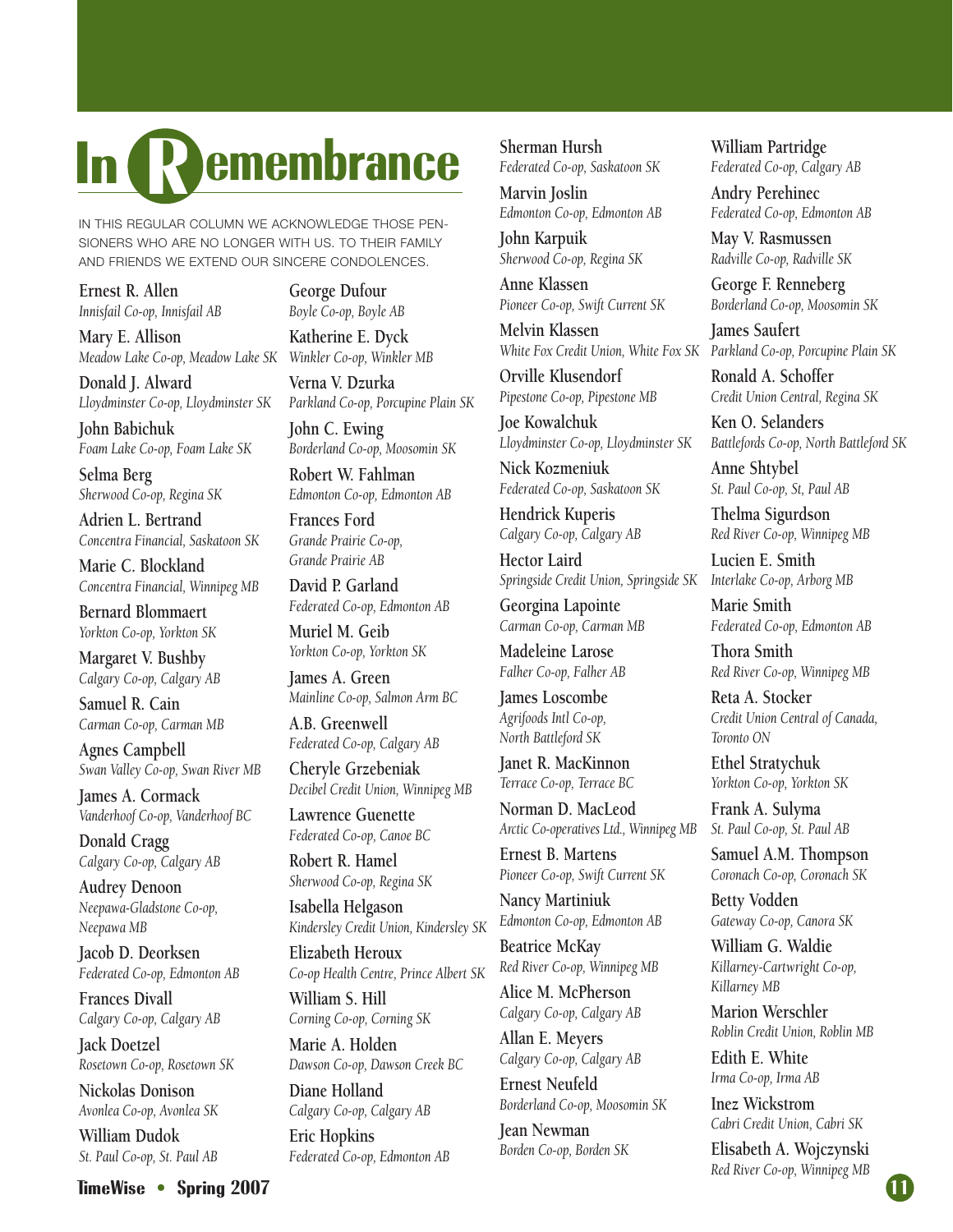# **New** *Pensions*

INCLUDING THE 31 NEW PENSIONS COMMENCED FROM OCTOBER 2006 TO DECEMBER 2006, A TOTAL OF 189 NEW PENSIONS STARTED IN 2006<sup>1</sup>. THIS IS DOWN FROM THE 219 NEW PENSIONS STARTED IN 2005. THE FOLLOWING NAMES ARE RETIREES WHO STARTED A MONTHLY PENSION BETWEEN OCTOBER 2006 AND FEBRUARY 2007 INCLUSIVE.

An asterisk \* denotes that these pensioners are surviving spouses of deceased members of the CSS Pension Plan.

#### **BRITISH COLUMBIA**

**Patrick Coady** *Federated Co-op, Canoe*

**Johanna Coates** *Mainline Co-op, Salmon Arm*

**Raymond Elgert** *Federated Co-op, Canoe*

**George E. McClanaghan** *Federated Co-op, Canoe*

**Paul A. Ness** *Dawson Co-op, Dawson Creek*

**Roslynn L. Odgers** *Peninsula Consumers Co-op, Saanichton*

#### **ALBERTA**

**Adrien Bird** *Calgary Co-op*

**Georgina Boettger** *Drumheller Co-op*

**Anna M. Boyko** *Valleyview Co-op*

**Sylvia Brost** *Brooks Co-op*

**David Chawner** *Edmonton Co-op*

**Emilia O. Chernoff** *1st Choice Savings & Credit Union, Lethbridge*

**Paulette E. Deets** *Credit Union Central, Calgary*

**Pauline Eresman** *Medicine Hat Co-op*

**Vincent Gregory** *Innisfail Co-op*

**Patricia L. Gugala** *Macleod Credit Union, Claresholm*

**G. Ann Harris** *Community Credit Union, Red Deer*

**Raymond Jackle** *Credit Union Central, Calgary*

**Lorraine P. Jorgensen** *Drumheller Co-op*

**Sharon Knowler** *Calgary Co-op*

**Edwin T. Kossowan** *Leduc Co-op*

**Marian Ludwig** *Eastalta Co-op, Vermilion*

**Joan Majeau** *Calgary Co-op*

**Shirley Malcolm** *Federated Co-op, Edmonton*

**Iris P. Malo** *The Grocery People, Edmonton*

**Frank Mathison** *Eastalta Co-op, Vermilion*

**Doreen K. McLeod** *Medicine Hat Co-op*

**Rosemarie Melnychuk** *Eastalta Co-op, Vermilion*

**Sharon J. Metz** *Agrifoods Co-op, Edmonton*

**Milica Mihaljevic** *Calgary Co-op*

**Larry A. Piersdorff** *Wetaskiwin Co-op*

**Wayne Rahn** *Federated Co-op, Edmonton*

**Linda Rau** *Horizon Credit Union, Manning*

**Donelda Sander** *Drumheller Co-op*

**Violet Shunamon** *Credit Union Central, Calgary*

**Sonja Smith** *Pincher Creek Co-op*

**Effie Sokolosky** *Calgary Co-op*

**Marlene N. Ziegler** *Macleod Credit Union, Claresholm*

#### **SASKATCHEWAN**

**Doreen M. Battyanie** *Lestock Co-op*

**Margaret E. Bells** *Federated Co-op, Regina*

**Denis G. Brisebois** *Horizon Credit Union, Melville*

**Wilfred F. Dube** *Davidson Co-op*

**Shirley Eade** *Craik Co-op*

**Sonja M. Kitzan** *Concentra Financial, Saskatoon*

**J. Erla Klein** *Yorkton Co-op*

**Ruth Krahn** *Pioneer Co-op, Swift Current*

**Helene Markiewicz** *Prince Albert Co-op*

**Susan A. McComas** *Shellbrook Credit Union*

**Arthur P. Nimegeers** *Radville Co-op*

**Victor H. Plante** *Stoughton Credit Union*

**David R. Tkatch** *Archerwill Co-op*

#### **MANITOBA**

**Edward Bilcowski** *Heritage Co-op, Minnedosa*

**Louise Cleave** *Dauphin Plains Credit Union*

**David Deyholos** *Dauphin Co-op*

**Kenton C. Eggleston** *Amaranth Credit Union*

**John G. Forke** *Neepawa-Gladstone Co-op*

**Eleanor Hamm** *Steinbach Credit Union*

**Shirley M. Hay** *Swan Valley Co-op, Swan River*

**Kathleen Jackson** *Leaf Rapids Co-op*

**Brenda Johnson** *Vantis Credit Union, Winnipeg*

**Tom Mah** *Arctic Co-op, Winnipeg*

**James Martens** *Neepawa-Gladstone Co-op*

**Charlotte Mitchell \****Dufferin Credit Union, Carman*

**Alice K. Strong-Penner** *Assiniboine Credit Union, Winnipeg*

**Sonia M. Thaczuk** *Parkway Co-op, Roblin*

**David L. Young** *Dauphin Co-op*

1 In addition to the 189 new pensions started in 2006, there were 32 retiring members who elected to receive Variable Benefit payments directly from the Plan.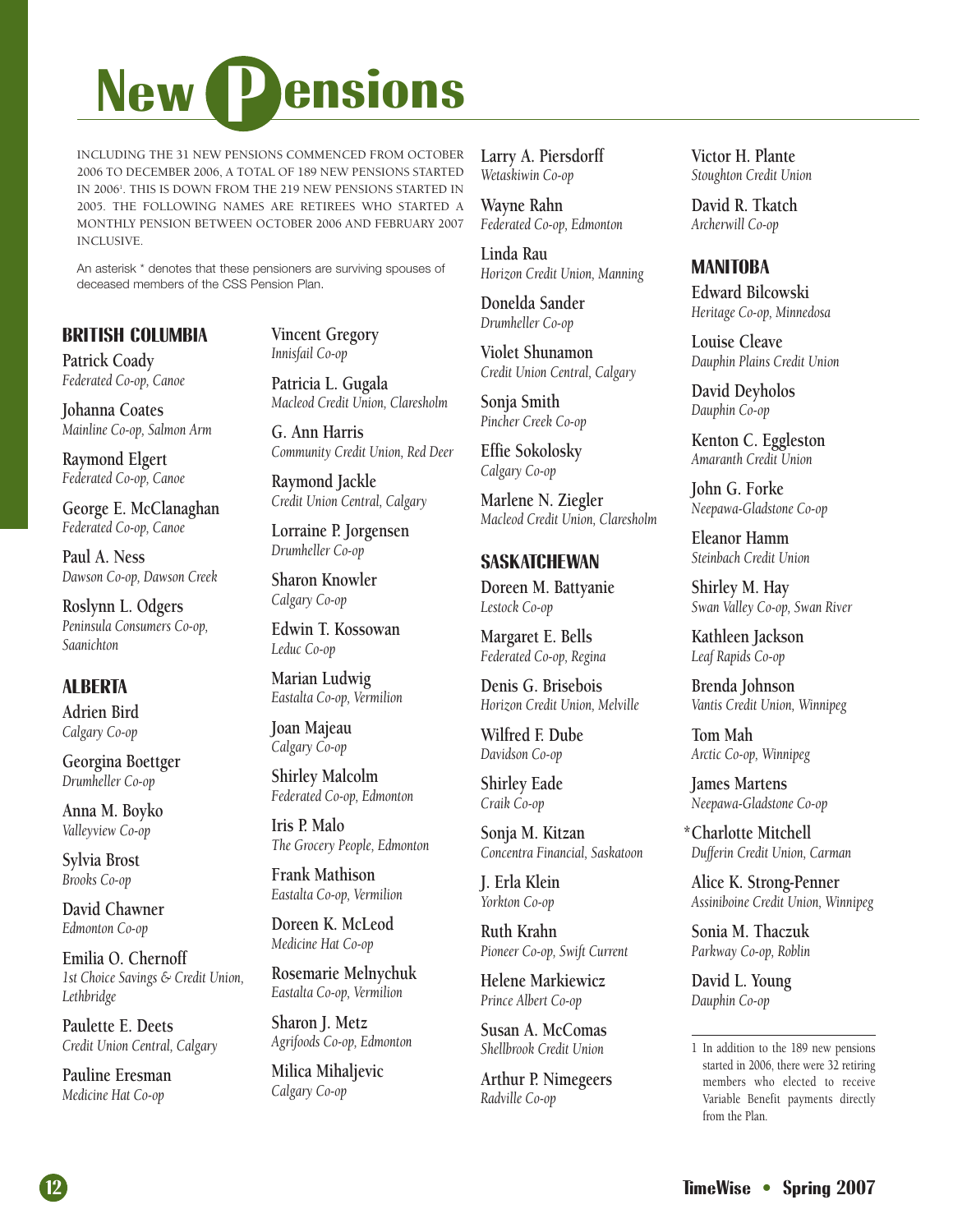More than just debits and credits...

# We're Dream Builders.



**Advantage Credit Union** www.advantagecu.com 287.3730 ext. 22

**CONEXUS Credit Union** www.conexuscu.ca 780.1666 or 800.667.7477

**First Sask Credit Union** www.firstsask.ca 934.4000 or 866.863.6237

**Innovation Credit Union** www.innovationcu.ca 800.381.5502 or 866.446.7001

**Synergy Credit Union** www.synergycu.ca<br>Lloydminster: 825.8118<br>Kindersley: 463.1499 Call Centre: 866.825.3301

**Weyburn Credit Union** www.weyburn.cu.sk.ca 842.6641 or 800.667.8842



We all have financial dreams and goals we'd like to pursue: buying that cabin, sending our kids to college, taking that much needed golfing vacation...

The question becomes, "how do I do it?"

Our credit unions have Certified Financial Planners on staff that are more than happy to discuss your goals<br>and help you achieve them. They can develop a personal financial plan designed just for you, free of charge. They're also available for plan reviews to ensure your goals haven't changed.

We have a plan too...to help you succeed.

Did You Know.

- Saskatchewan credit unions employ over 3,300 people.
- Last year, Saskatchewan credit unions returned \$22 million to their members in the form of equity and dividends.
- Credit unions contribute millions of dollars on an annual basis in the form of donations and sponsorships.